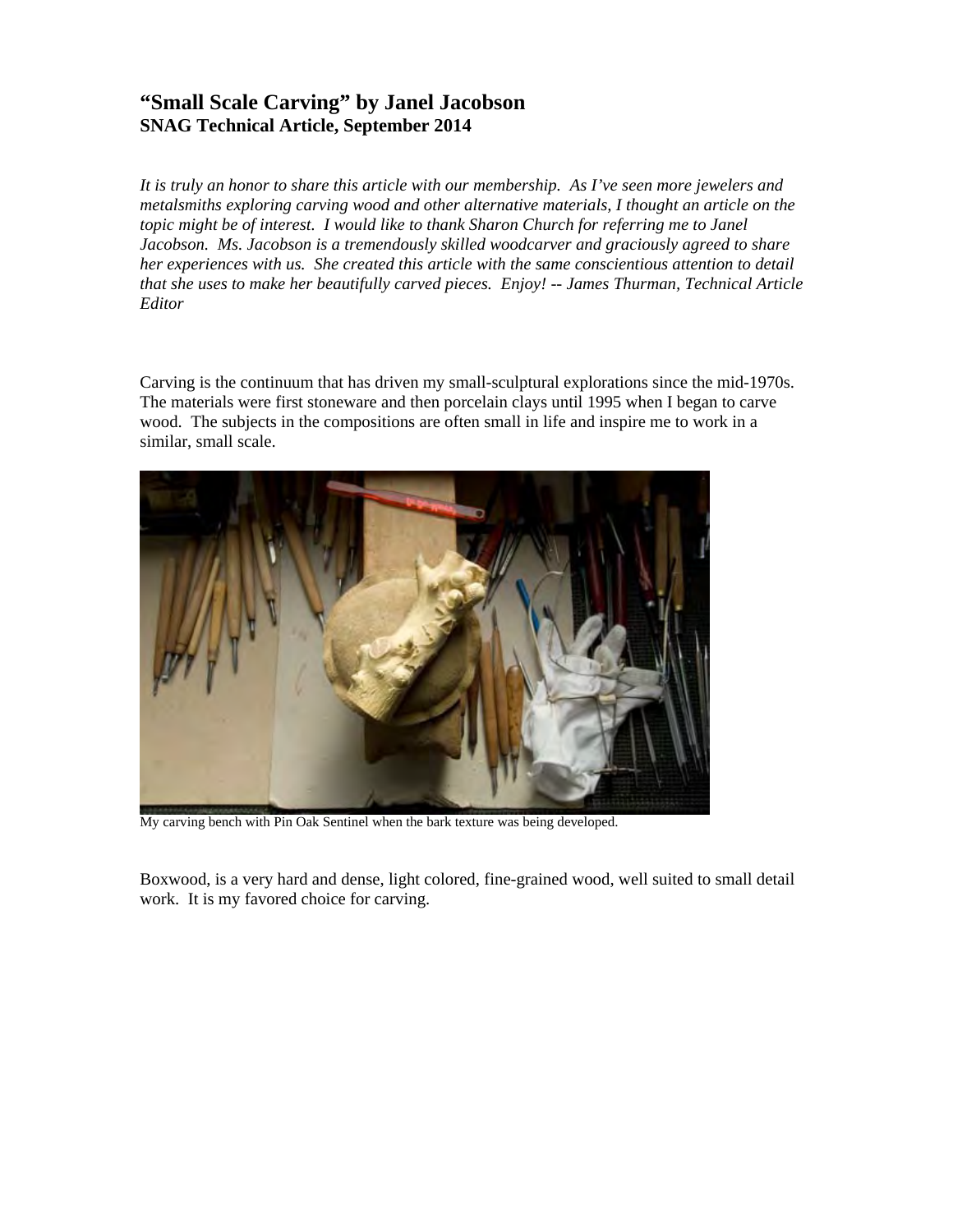

Pin Oak Sentinel, *boxwood*

I also use other dense, fine-grained hard woods that offer interesting color variations.



Wood & Moth, *ebony* Centipede, *ebony*

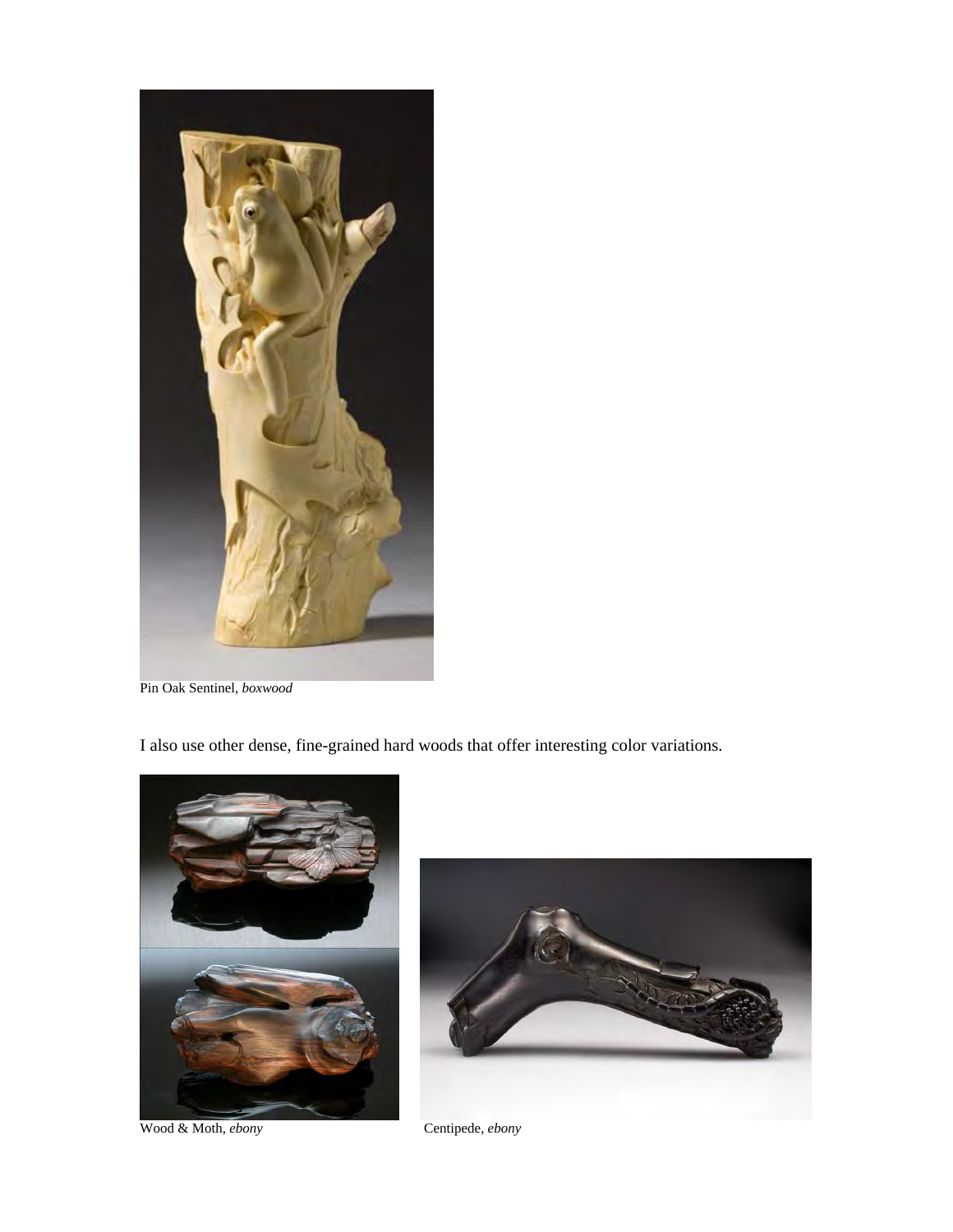

Hyacinth Bean & Walking Stick, *oysterwood*: Some woods have a distinct difference between the sapwood and heartwood, and that contrast is used to differentiate elements in a composition.

Tools! They are very essential partners on my carving journey. With them I can change flat surfaces into dimensional imagery, carving to bring the light and shadow of the form and detail to a point where the piece begins to sing visually. There are intrinsic challenges to carving on such a small scale. Tools that suit my needs are not easily found commercially, and carving small requires me to wear magnification for careful tool placement while carving the sculptural details.

My carving techniques have evolved with the tools through the progression of materials. The wood responds to a well-sharpened edge with a unique and pleasant sound while creating a curly shaving. Working against the grain creates an unpleasant chatter and one runs the risk of lifting a splinter with the potential of ruining that part of the sculpture. Working with dull tools makes the carving action less effective by using more pressure that can compress the wood unintentionally, and which may cause problems later on.

My first tools were made from the butt end of high-speed drill bits. Subsequently acquired tools: Dockyard – tiny, commercial, woodcarving chisels and gouges and knives; repurposed dental tools and Sears Craftsman pin punches were big steps towards more fluent, detail carving; and, I found that inexpensive woodblock cutting tool sets could be useful. But, these were not enough to meet the challenges that I kept finding as the compositions evolved. I have since learned to make my own tools using O-1 drill rod to shape from, harden and temper into useful tools.

Shaving/scraping/planing tools of two basic styles are made from cylindrical rod: One has an angled, oval face and ranges in diameter from a sewing needle to 3/8 inch O-1 drill rod, and function well as scrapers and gouges. Some are made from Sears Craftsman pin punches using whet stones to shape and sharpen the  $3/32 - 1/4$  inch diameter tools to retain the temper. That they are sharp on both the end and sides allows strokes to be taken, starting from either the left or the right when making a shaving/scraping/planing motion with the grain of the wood.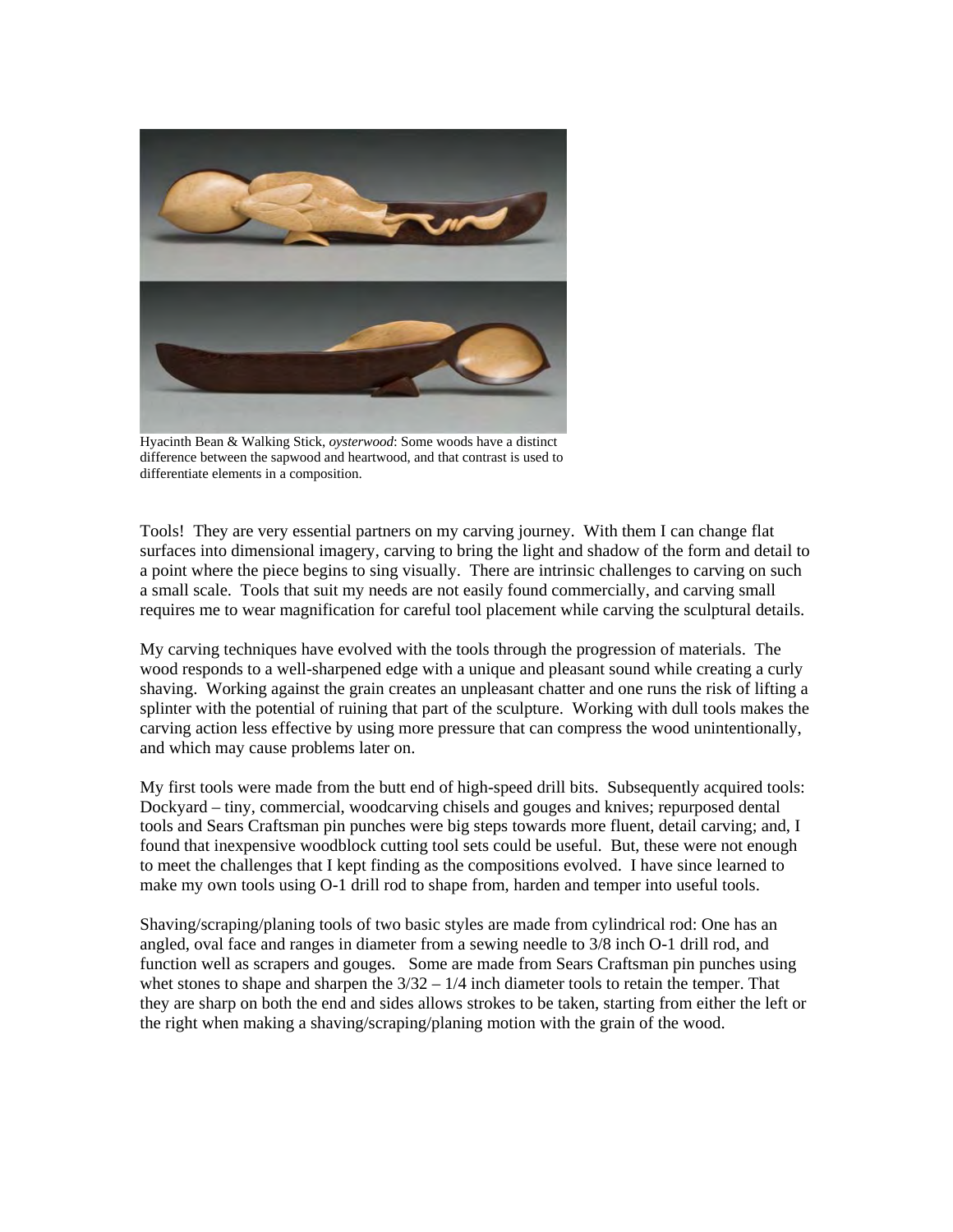

A second style made from cylindrical rod has three faces that form a triangle with any choice of angles and length to create a range of tools. The faces can be equal with equal angles; or one face can be from wide to very narrow in width with the other two faces being opposite, mirrored shapes, creating a narrower cutting/scraping angle and two alternate, wider shaving edge shapes. The cutting/shaving edges can be nearly straight or curved to suit the tool's overall purpose. Such tools have wide ranging functions, from wood removal in chip form by cutting to delicate sheering/scraping/planing for smooth surface finishing without sandpaper. The smallest are indispensable for fine detail work and undercutting for greater definition. Some of these tools may function as gravers to create lines, as materials permit.





Three-equal-sided tools Three-sided tools for cutting, shaving, scraping or planing

Flat, straight, and curved chisels and gouges are used in a fairly straightforward manner to remove wood in small chips. I use them throughout the carving, from roughing in with the wider tools, to defining the minute details with the smallest widths.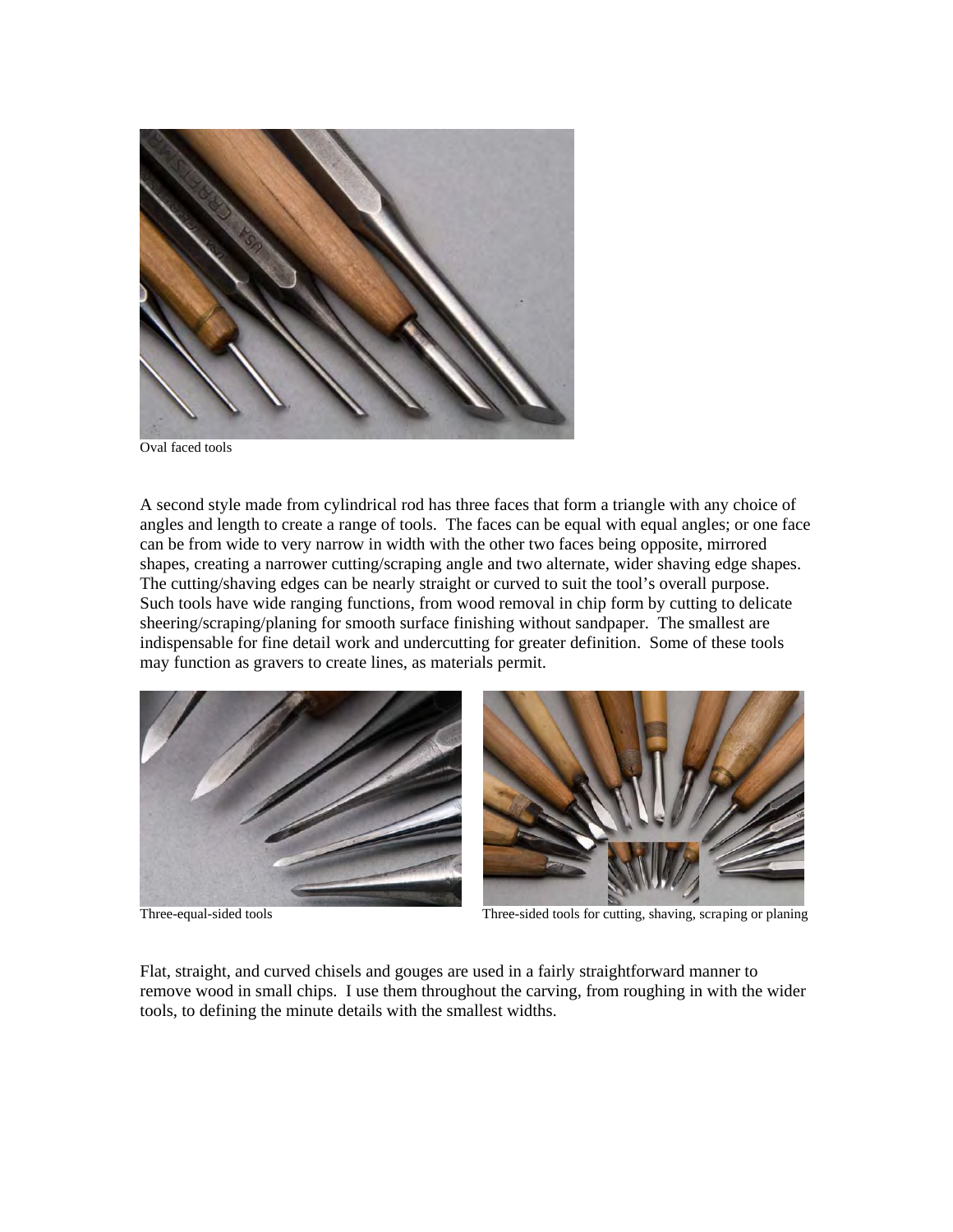

Chisel and skew tools

The techniques for holding the tools and the small sculpture vary according to its size and how the tool is used at any point during the carving process. I use three basic options for holding the carving. I use a wad of white poster-tacky-sticky-stuff (found in office supply stores) stuck onto the 4 x 4 inch cedar post attached to the carving bench. The carving peg is cut away at a  $45^{\circ}$ angle to give my holding hand some room. I still need to hold the piece when it is stuck to the putty, but its use reduces the stress to my holding hand. Sometimes just the cedar peg is used to stabilize the piece without the putty. With larger pieces, or to prevent the putty and hand oils from affecting the wood in its final surfacing stages, I use a firmly packed suede sand bag, and I wear cheap, white, cotton gloves with the thumb, index and middle finger tips cut off of the tool holding hand's glove to allow for secure tool control.

Carving is done with the hands in contact with one another much of the time. I am right-handed. My left hand thumb serves as a fulcrum and the right hand middle finger is placed opposite the left thumb with the tool shank in between. The right wrist, fingers and forearm work in concert to twist, cut or sweep the tool in the direction that is required by the grain of the wood. I prefer the tool to move from left to right so will turn the sculpture around to orient the changing grain properly.



Tool holding position: Thumb as fulcrum; middle finger applies pressure opposite the thumb with both hands anchored on the wood.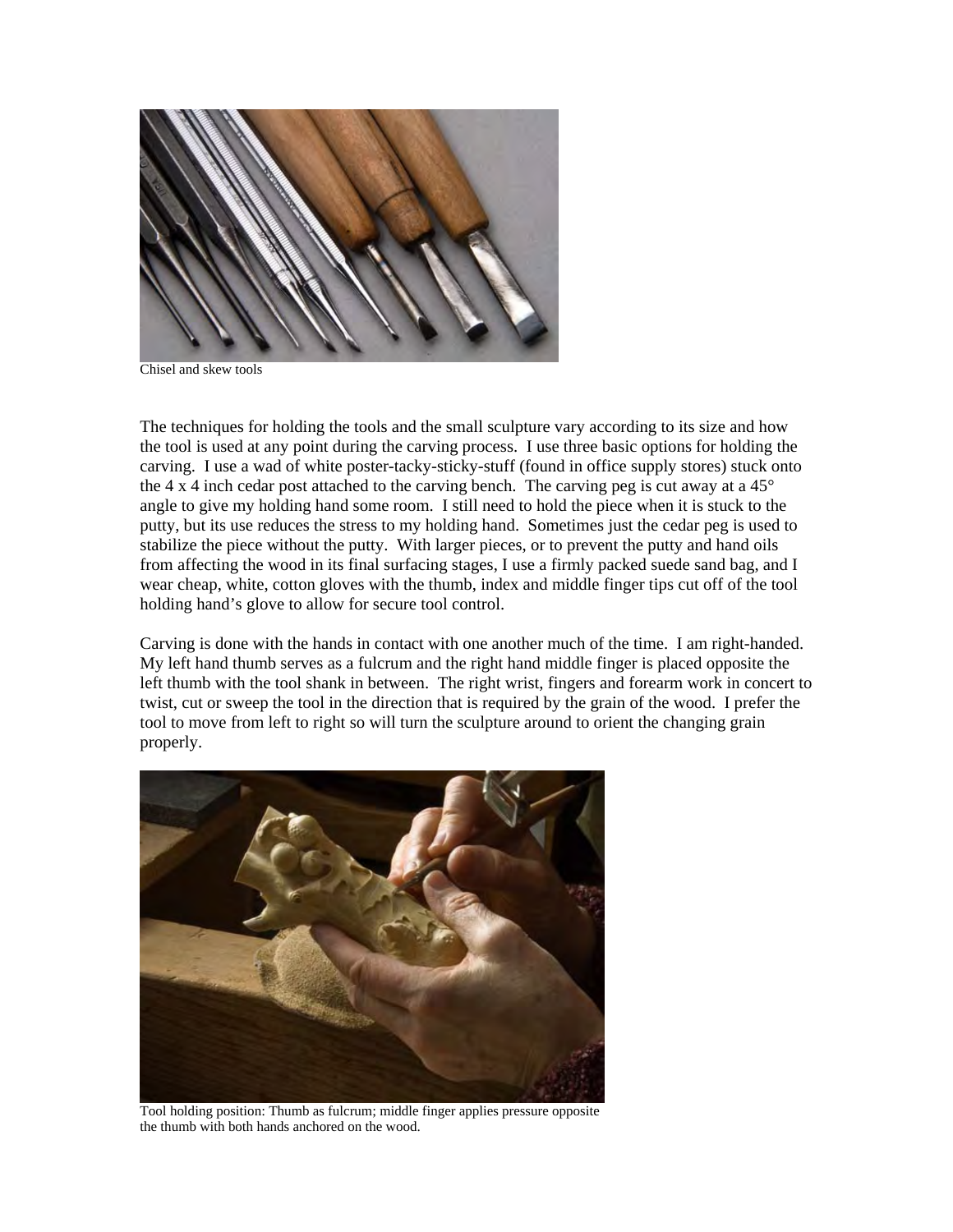Chisels, gouges and at times the oval tools work differently than the three-sided tools to cut or gouge instead of scraping. Both hands are involved by holding the piece firmly (in my left hand again), and with the tool-holding hand ring and pinky fingers bracing against the sculpture or the support behind the sculpture. The point is, when possible, is to have the hands united and stable. I try to keep my flesh out of the path of these tools, especially when working on a rounded surface. It is essential to have all cutting tools be well sharpened and to cut with the grain.

The tool hand and sculpture's positions vary according to the nature of the tool and the removal that needs doing. The pressure of the tools vary according to the stage of the carving, firm actions earlier on in the removal process, to very light and delicate sweeping motions when finishing the surfaces.

Carving the small sculptural pieces can take weeks or months to complete. The wood is very hard and dense, and is capable of receiving fine details. The approach to all carvings follows a similar workflow, from composing the design and selecting the material(s), through roughing out and carving, to the final surface finishing. I work around the whole piece through each stage before moving on to the next phase.



Once the design and material choice has been made I do a rough sketch on the surface of the wood.

When beginning a piece will I use a power tool, an NSK-Elector micro-grinder, to rough out the form and subject areas. Next I redefine the outlines more carefully and begin to balance the depths of the components with the micro-grinder, files, gouges and flat chisels. Extra depth must be reserved for textures to be carved at a much later stage.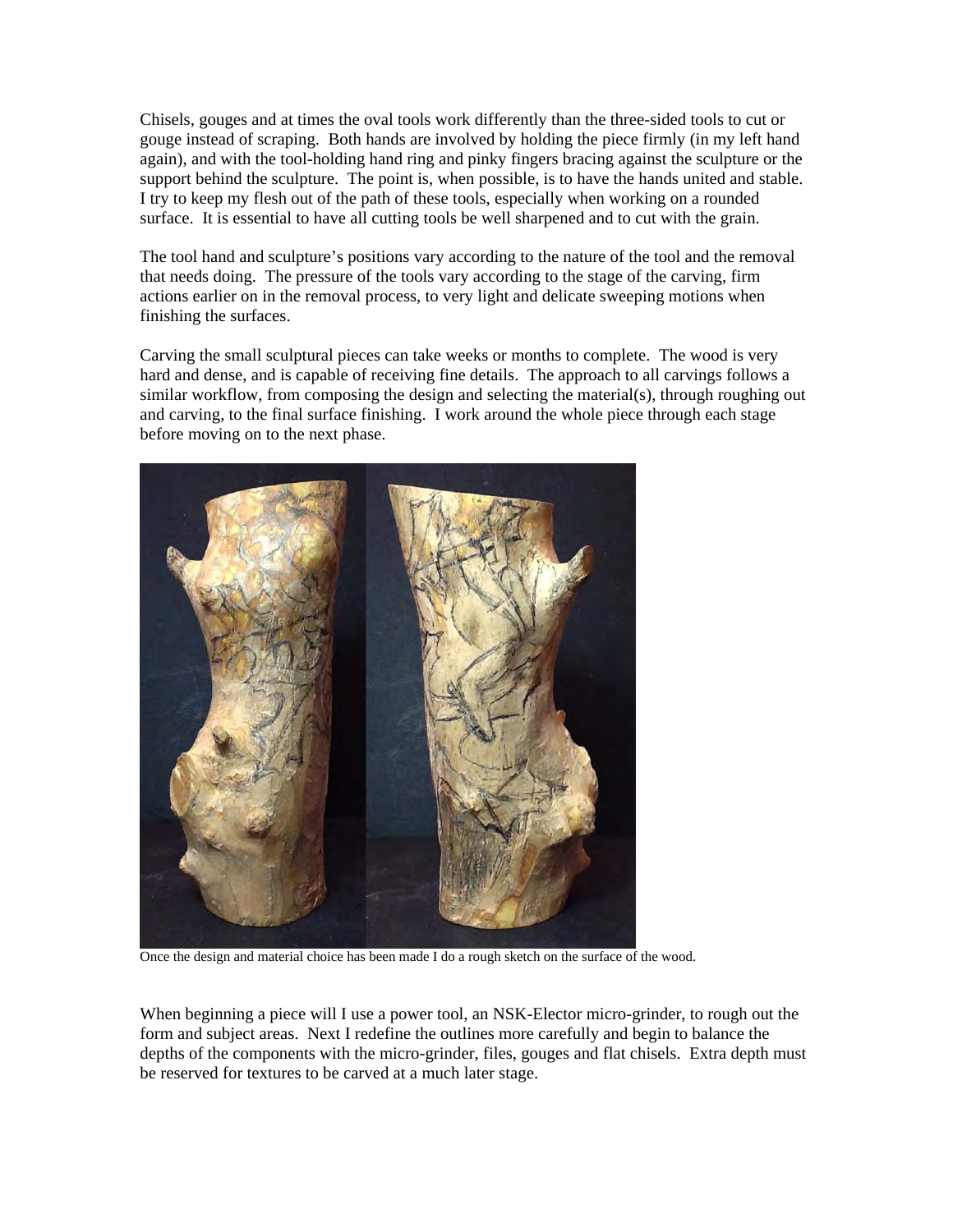For the next several rounds, I use the larger three-sided scrapers, some flat or skew chisels, and gouges while carving each part of the composition's form with more definition while balancing the relationships between the elements.

Undercutting is a technique done by using the equal-faced, three-sided scrapers. It is used to emphasize the separation between foreground and background elements with the play between light and shadow and imbues subjects with a more life-like quality. This is done after everything is well settled into position and ready for the first stage of addressing the detail work.



For this piece, the trunk of the "tree" became almost like a dancing torso, and with that the visual music began for me.